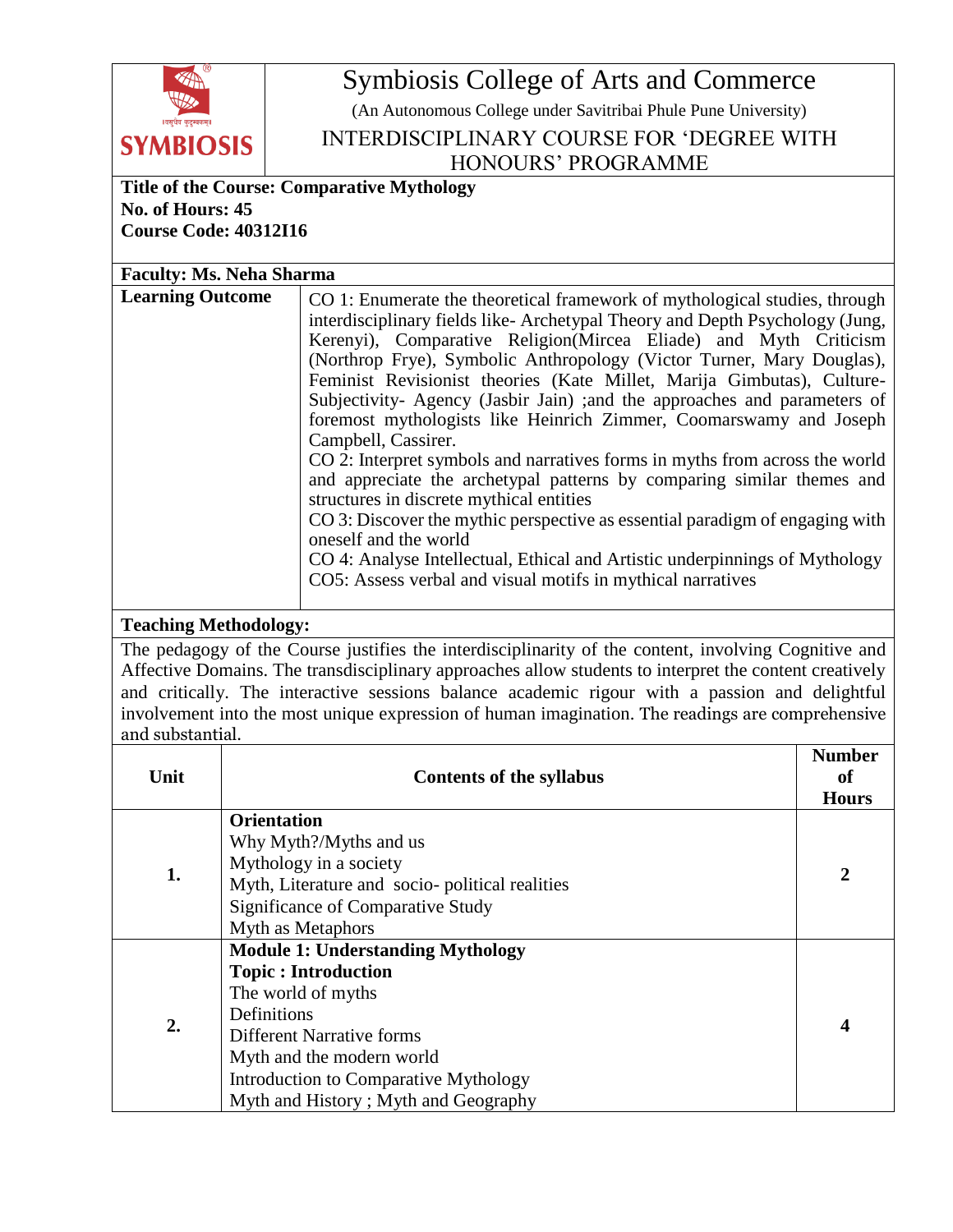|    | <b>Topic: Theories and Approaches</b>                                       |    |
|----|-----------------------------------------------------------------------------|----|
|    | This course does not end up providing a survey, but advances further to     |    |
|    | expose students to different critical intellectual positions developed over |    |
|    |                                                                             |    |
|    | the years in the field of comparative mythology.                            |    |
|    | Brief introduction to the history of the study of myths: Theories and       |    |
|    | Approaches                                                                  |    |
|    | Parameters to read myths in the contemporary world.                         |    |
|    | <b>Module 2: Creation Myths/ Myths of Origin</b>                            |    |
|    | Topic: Introduction to Creation Myths- the foremost narratives              |    |
|    |                                                                             |    |
|    | <b>Types of Creation Myths</b>                                              |    |
|    | <b>Topic: Inuit Creation Myth Topic: Chinese Creation Myth</b>              |    |
|    | <b>Topic: Novaho (Native American) Creation Myth</b>                        |    |
|    | <b>Topic: Indian Creation Myth</b>                                          |    |
|    | <b>Topic: Greek Creation Myth</b>                                           |    |
| 3. | <b>Topic: (Mesopotamian) Babylonian Creation Myth</b>                       | 10 |
|    |                                                                             |    |
|    | <b>Enuma Elish; Sumerian Creation Myth</b>                                  |    |
|    | Topic: (Mesoamerican) - Mayan Creation Myth (Popol Vuh)                     |    |
|    | <b>Topic: Egyptian Creation Myth</b>                                        |    |
|    | Topic: Australian Aboriginal Creation Myth - Dreamtime story                |    |
|    | <b>Topic: Concluding Discussion:</b> Analyse similarities and differences   |    |
|    | between the discussed creation myths                                        |    |
|    |                                                                             |    |
|    | <b>Module 3: Journey Myths</b>                                              |    |
|    | <b>Topic: Introduction</b>                                                  |    |
|    | The Hero and his Adventures                                                 |    |
|    | Morphology of the journey                                                   |    |
|    | Functions of a King                                                         |    |
|    | <b>Topic: The Journey of the Hero in Epics</b>                              |    |
|    | Variations in Epical tradition                                              |    |
|    |                                                                             |    |
|    | Topic: Epic of Gilgamesh (Mesopotamian)                                     |    |
|    | <b>Topic: Beowulf</b>                                                       |    |
|    | Topic: Indian Epics- Ramayana, Mahabharata                                  |    |
|    | Topic: Greek Epics: Homer's Odyssey and Illiad                              |    |
| 4  | Topic: Journey of the Hero in Myths associated with legendary kings         | 14 |
|    | King Arthur – Romances from the cycle of King Arthur                        |    |
|    |                                                                             |    |
|    | Vikramaditya – The King and the Corpse                                      |    |
|    | King Conn-eda of Ireland                                                    |    |
|    | <b>Topic: The Hero as God- Quest for Self</b>                               |    |
|    | Krishna                                                                     |    |
|    | Buddha                                                                      |    |
|    | Jesus                                                                       |    |
|    | Topic: Cinema, Myth and socio- political realities- Devi (Satyajit Ray),    |    |
|    |                                                                             |    |
|    | Seventh Seal (Ingmar Bergman), Die Niebelungen (Fritz Lang)                 |    |
|    | The Mythical Journey of the hero in popular movies- The Lord of the         |    |
|    | Rings/ Matrix/ Star Wars/ Kung-fu Panda                                     |    |
|    | <b>Module 4: Appreciation-</b>                                              |    |
|    | Select Screening of the mentioned films.                                    |    |
| 5. | <b>OR</b>                                                                   |    |
|    | <b>Guest Lecture/ Presentation</b>                                          |    |
|    |                                                                             | 3  |
|    |                                                                             |    |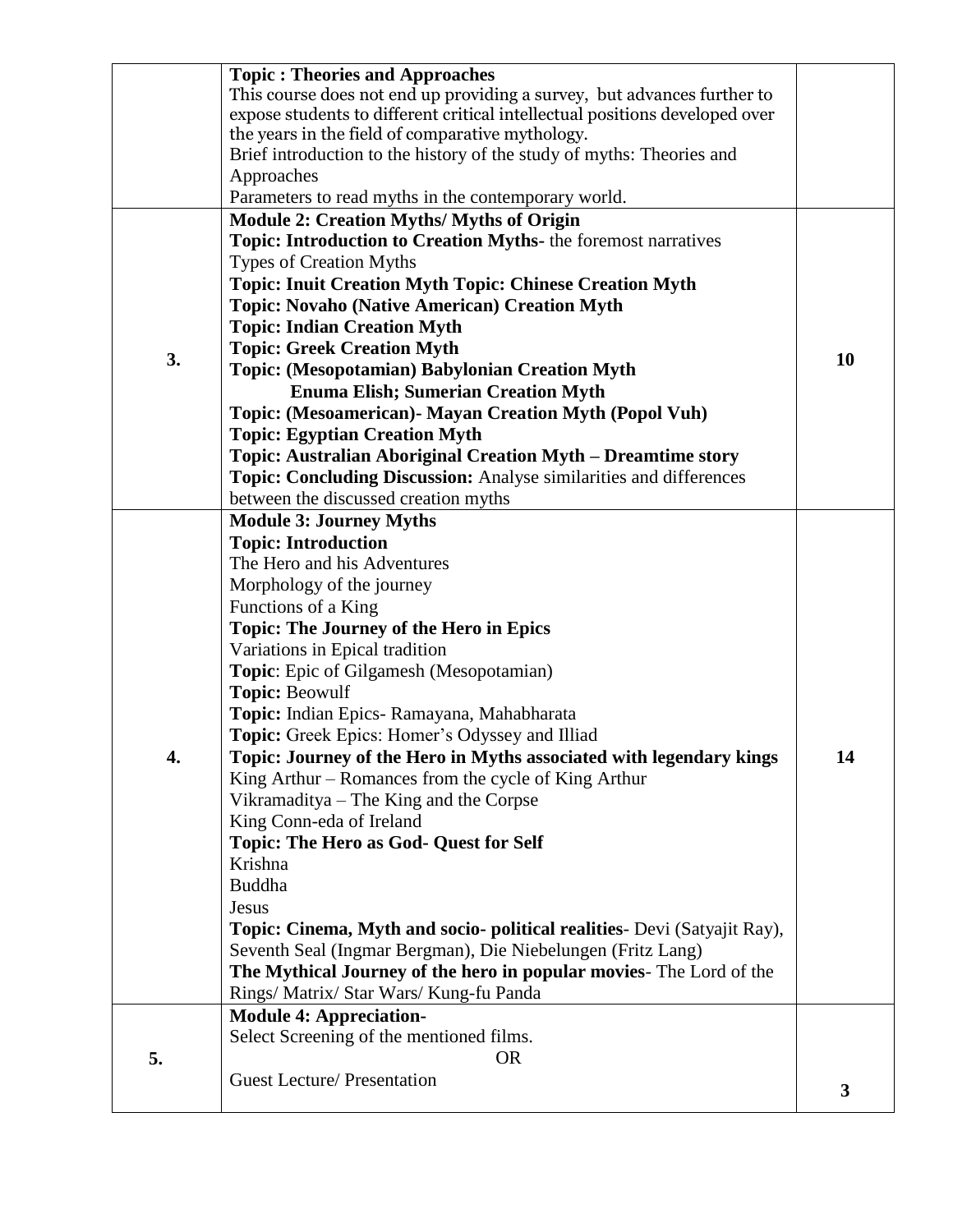|     | <b>Module 5: Archetypal Patterns</b>                                   |                |
|-----|------------------------------------------------------------------------|----------------|
| 6.  | <b>Topic: What are Archetypes?</b>                                     | 3              |
|     | Jung and Depth Psychology- The Collective Unconscious                  |                |
|     | and Myth                                                               |                |
|     | Adolf Bastian and Elementargedanken-Elementary                         |                |
|     | Ideas                                                                  |                |
| 7.  | Mircea Eliade- Myth of Eternal Return                                  |                |
|     | Module 6: Rites de Passage Topic: Stages of life                       |                |
|     | Topic: Rites in different societies/cultures                           | $\overline{2}$ |
|     | <b>Topic:</b> Sacrifice and bliss                                      |                |
|     | Topic: Van Gennep's Tripartite Model                                   |                |
| 8.  | Victor Turner's Liminality and Communitas                              |                |
|     | Module 7: Recurrent Themes / Motifs / Customs Topic: Belly of the      |                |
|     | whale                                                                  | $\overline{2}$ |
|     | <b>Topic: Circle</b>                                                   |                |
|     | <b>Topic: Fertility Myths</b>                                          |                |
|     | Topic: Metamorphosis of the individual and the World                   |                |
|     | <b>Topic:</b> Symbols for a Mythology for the Future                   |                |
| 9.  | <b>Module 8: Rituals: Masks of Eternity</b>                            |                |
|     | <b>Topic:</b> Myth and Music                                           | $\overline{2}$ |
|     | <b>Topic:</b> Myth and Dance                                           |                |
| 10. | <b>Topic:</b> Myth and Folk Theatre                                    | 3              |
|     | <b>Module 8: Assignments/ Presentation/ Group Discussion (Internal</b> |                |
|     | <b>Evaluation</b> )                                                    |                |
|     | <b>Total Number of Hours</b>                                           | 45             |

Allegheri, Dante. The Divine Comedy. Trans. C.H. Sisson. New York: OUP, 1993 (1981).

Birrell, Anne. Chinese Myths. New Delhi: Orient Blackswan Pvt. Ltd. ,2010.

Budge, E A Wallis. Egyptian Religion: Egyptian Ideas of Future Life .London: Arkana, 1987 (1899).

Borges, Jorge Luis. The Book of Imaginary Beings. Trans. Norman Thomas di Giovanni. London: Vintage, 2002 (1970).

Campbell, Joseph. The Flight of the wild Gander: Explorations in the mythological Dimension.

Novato, California: New World Library, 2002.

---. The Inner Reaches of Outer Space: Metaphor as Myth and Religion. Novato, California: New World Library, 2002.

---. The Masks of God: Oriental Mythology. Vol.1. New York: Arkana, Penguin. 1991.

--- . The Masks of God: Vol. IV- Creative Mythology. New York: Arkana, Penguin, 1991 (1968).

---. The Masks of God: Vol III- Occidental Mythology. London: Souvenir Press, 2001 (New York:

Viking, 1964).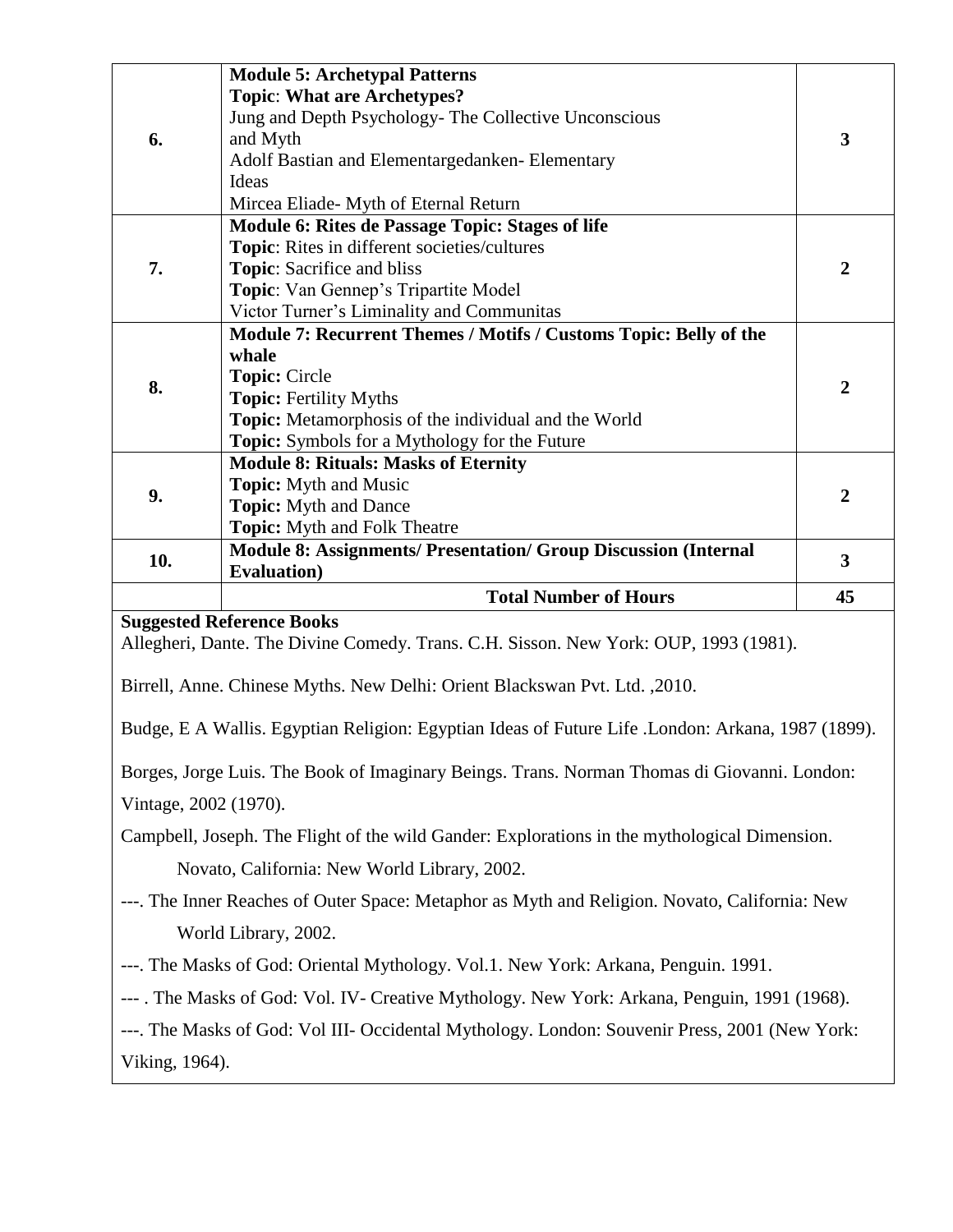---. The Hero with a Thousand Faces. London: Fontana. 1993. (USA: Princeton University Press, 1949).

---.Ed. and Intro. The Portable Jung. Trans. RFC Hull. NY: Viking Penguin, 1971.

--- and Bill Moyers. The Power of Myth.Ed. Betty Sue Flowers. New York:

Doubleday, 1988.

Camus, Albert. The Myth of Sisyphus. Tran. Justin O'Brien. London: penguin, 2005 (1975). Original French ed. Le Mythe de Sisyphe first published in 1942

Cassirer, Earnst. The Language and Myth. Tran. Langer.U S: Dover, 1953.

Chakravarty, Kalyan Kumar, Ed. Text and Variations of the Mahabharata: Contextual, Regional and Performative Traditions. National Mission for Manuscripts, Indira Gandhi National Centre for Arts. Delhi: Munshiram Manoharlal, 2009.

Coomarswamy, Anand K. The Dance of Shiva. Preface by Romain Rolland. Delhi: Munshiram Manoharlal, 2009.

--- and Sister Nvedita. Classics Indian Tales. Mumbai: Jaico, 2004.

Doniger, Wendy. The Implied Spider. New York: Columbia University Press, 2011.

Dowson, John. A Classical Dictionary of Hindu Myth and Religion, Geography, History and Literature. London: Routledge and Kegan Paul, 1961.

Dutt, Romesh Chander. The Ramayana and Mahabharata. London: J.M. Dent and Sons, 1961.

---. The Great Epics of Ancient India. 1900. Delhi: Ess Ess, 1976.

Edinger, Edward F. Ego and Archetype. Shambhala, 1992.

- --- . The Eternal Drama: The Inner Meaning of Greek Mythology. Boston & London: Shambala, 1994.
- Eliade, Mercia. The Myth of the Eternal Return. Trans. Willard R Trask. New Jersey: Princeton U P, 1954.

Frazer, James Sir. The Golden Bough. London: Macmillan, 1969.

Frye, Northrop. Creation and Recreation. Toronto: U of Toronto P, 1980.

--- . The Anatomy of Criticism. NJ: Princeton U P, 1990 (1957).

Gandhi, M.K. The Message of Gita. Ahmedabad: Navajivan, 1959.

Gimbutas, Marija. The Living Goddedsses. Ed. Miriam Robbins Dexter. Berkeley: Univ of California Press, 1999.

Grimm, J L C and W C. Grimms' Fairy Tales. Barnes and Nobles, 2005.

Haksar, A.N.D, trans. Hitopadesa. New Delhi: Penguin, 1998.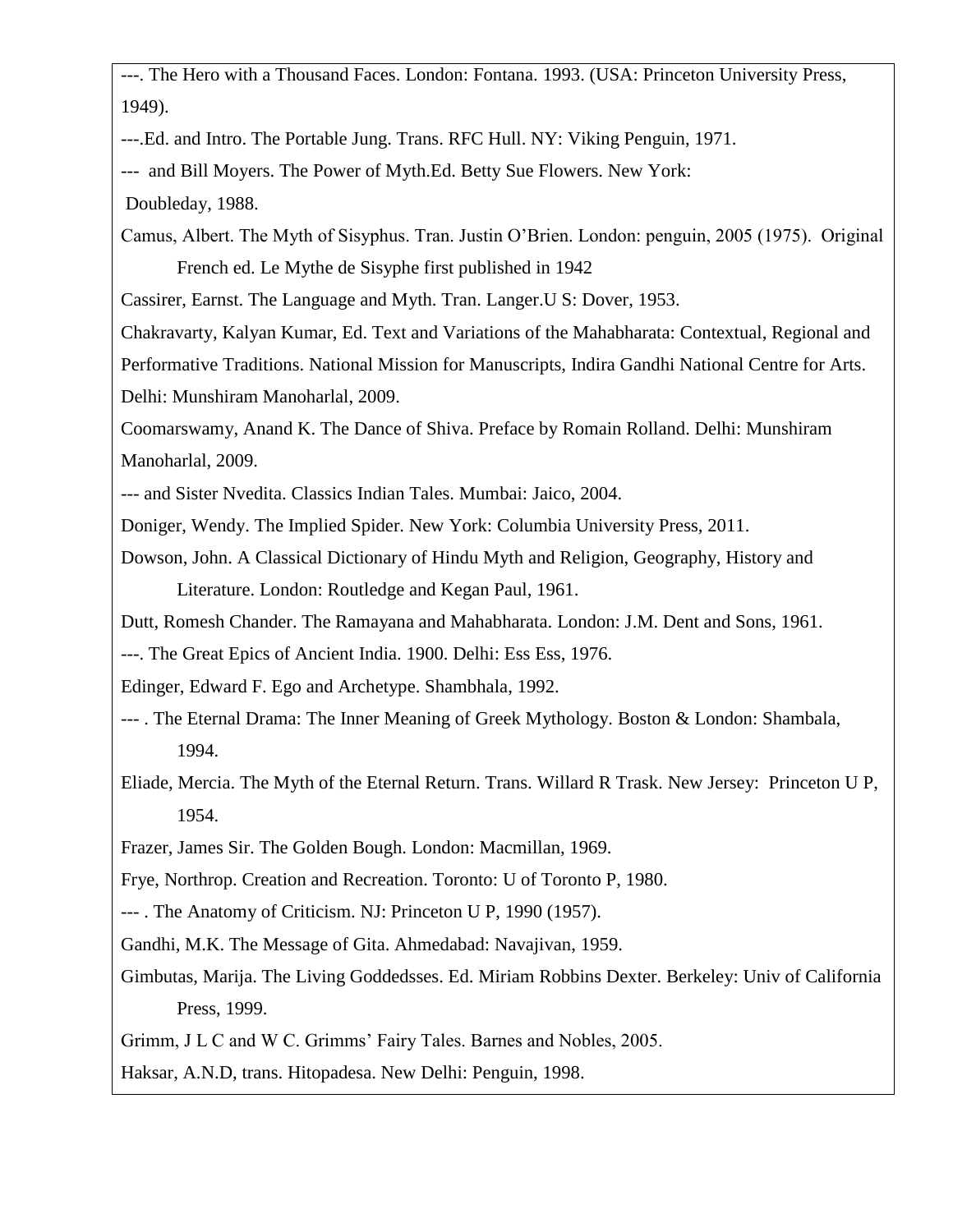- --- .Simhasana Dvatrimsika: Thirty-two Tales of the Throne Of Vikramaditya. New Delhi: Penguin Books, 1998.
- Hamilton, Edith. Mythology: Timeless Tales of Gods and Heroes. New York: Warner Books, 1999 (1942).
- Hannah, Barbara. The Archetypal Symbolism of Animals: Lectures given at the C G Jung Institute, Zurich, 1954-1958. Ed. David Aldred. Illinois: Chiron, 2006.
- Heaney, Seamus, Trans. Beowulf: A Verse Translation. Ed. Daniel Donoghue. New York: W W Norton, 2002.
- Hesiod. Theogony and Works and Days. Trans. M L West. New York: OUP, 2008 (1988).
- Hiltebeitl, Alf. The Ritual of Battle. Albany: SUNY Press, 1970.
- Homer. The Illiad. Trans.George Chapman. London: Wordswoth, 2003.
- Hopkins, E. Washburn. The Great Epic of India: Character and Origin of Mahabharata. Delhi: Motilal Banarsidass, 1993.
- Jamison, Stephanie W. The Ravenous Hyenas and Wounded Sun: Myth and Ritual in Ancient India. Cornell Univ Press, 1991.
- ---. The Archetypes of the Collective Unconscious. Sec Ed. Trans. R.F.C Hull. London: Routeledge and Kegan Paul, 2009 (First ed.1959).
- --- and Kerenyi. Introduction to the Science of Mythology. U.K.: Routiledge and Kegan, 1970.
- --- ed. Man and His Symbols .1972. (N. Y: Doubleday).
- Kerenyi, Carl. The Gods of Greeks. Edinburgh: Pelican Books, 1958.

Keith, Berridale. The Religion and Philosophy of Vedas and Upanishads. Cambridge, Massachusetts:

- Harvard Pniv Press, 1925. Retrived from Internet Archive-
- https://archive.org/stream/religionandphilo030958mbp#page/n5/mode/2up
- Kramer, Samuel. Sumerian Mythology. Plhiledelphia: Univ of Pennsylvania, 1972. (Originally published in 1944 by American Philosophical Society).
- Lal, P. trans. The Bhavad Gita. Calcutta: Lake Gardens, 1965, 20.
- Lang, Andrew. Myth, Ritual and Religion.Vol.2. New York: AMS, 1968.
- Leeming Adams and Jake Page. Myths, Legends and Folktales of America: An Anthology. Oxford: OUP, 1999.

Levi- Strauss, Claude. Myth and Meaning: Cracking the Code of Culture. Foreword by Wendy Doniger. New York: Schocken Books, 1995 (1979)

Littleton, Scott C. The New Comparative Mythology. California: U of California P, 1982